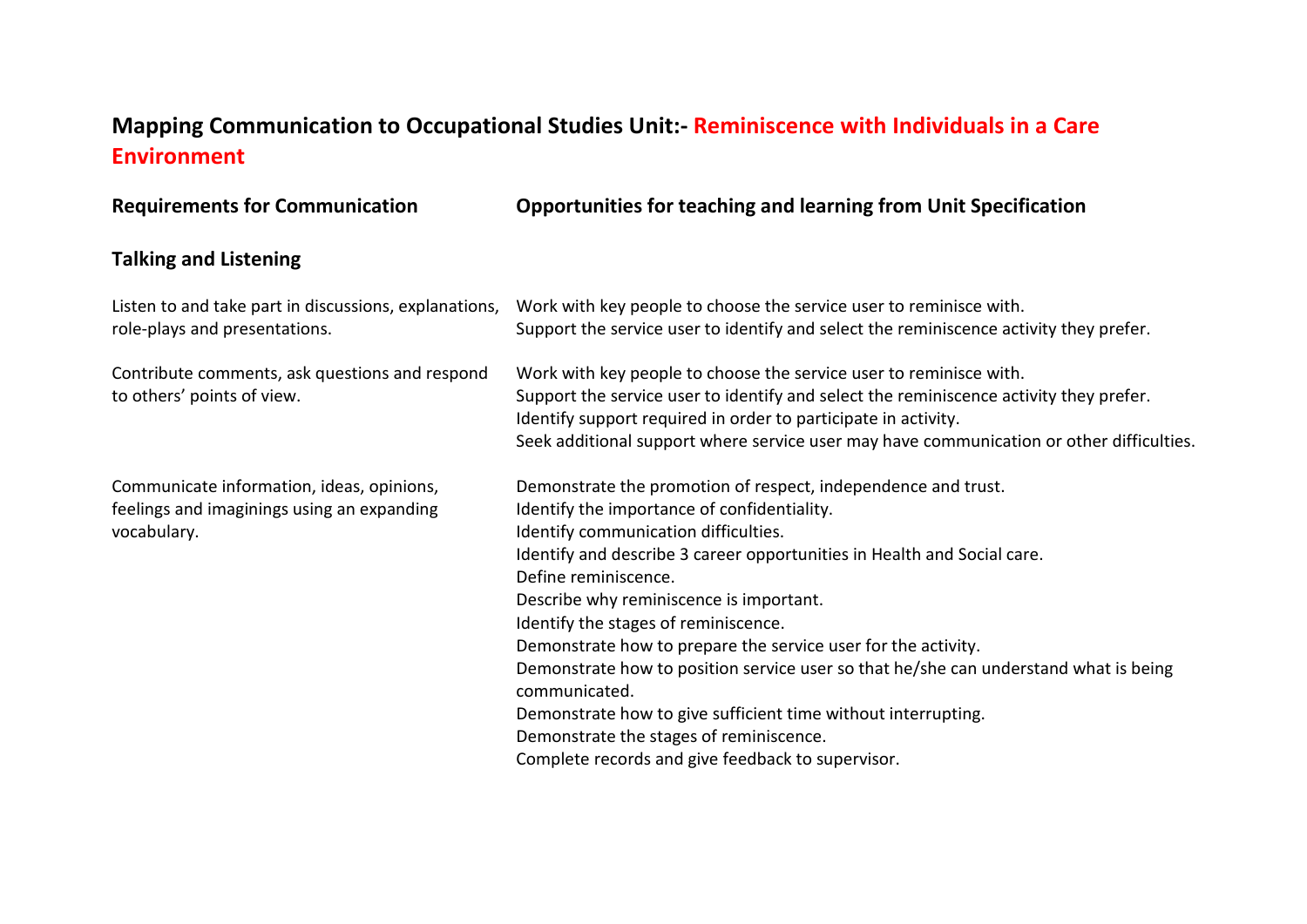Structure talk so that ideas can be understood by others.

Identify and describe 3 career opportunities in Health and Social care.

| Speak clearly and adapt ways of speaking to<br>audience and situation. | Demonstrate the promotion of respect, independence and trust.<br>Identify communication difficulties.<br>Identify and describe 3 career opportunities in Health and Social care.<br>Define reminiscence.<br>Support the service user to identify and select the reminiscence activity they prefer.<br>Complete records and give feedback to supervisor. |
|------------------------------------------------------------------------|---------------------------------------------------------------------------------------------------------------------------------------------------------------------------------------------------------------------------------------------------------------------------------------------------------------------------------------------------------|
| Use non-verbal methods to express ideas and                            | Demonstrate appropriate body language, eye contact and methods of listening that                                                                                                                                                                                                                                                                        |
| engage with the listener.                                              | actively encourage the client to reminisce.                                                                                                                                                                                                                                                                                                             |

## **Reading**

| Read a range of texts for information, ideas and<br>enjoyment. | Identify legal and organisational requirements.<br>Outline the NI Social care Council Code of Practice.<br>Identify and describe 3 career opportunities in Health and Social care.                         |
|----------------------------------------------------------------|------------------------------------------------------------------------------------------------------------------------------------------------------------------------------------------------------------|
| Find, select and use information from a range of<br>sources.   | Identify legal and organisational requirements.<br>Outline the NI Social care Council Code of Practice.<br>Identify and describe 3 career opportunities in Health and Social care.<br>Define reminiscence. |
| Use evidence from texts to explain opinions.                   | Identify legal and organisational requirements.<br>Outline the NI Social care Council Code of Practice.<br>Identify and describe 3 career opportunities in Health and Social care.<br>Define reminiscence. |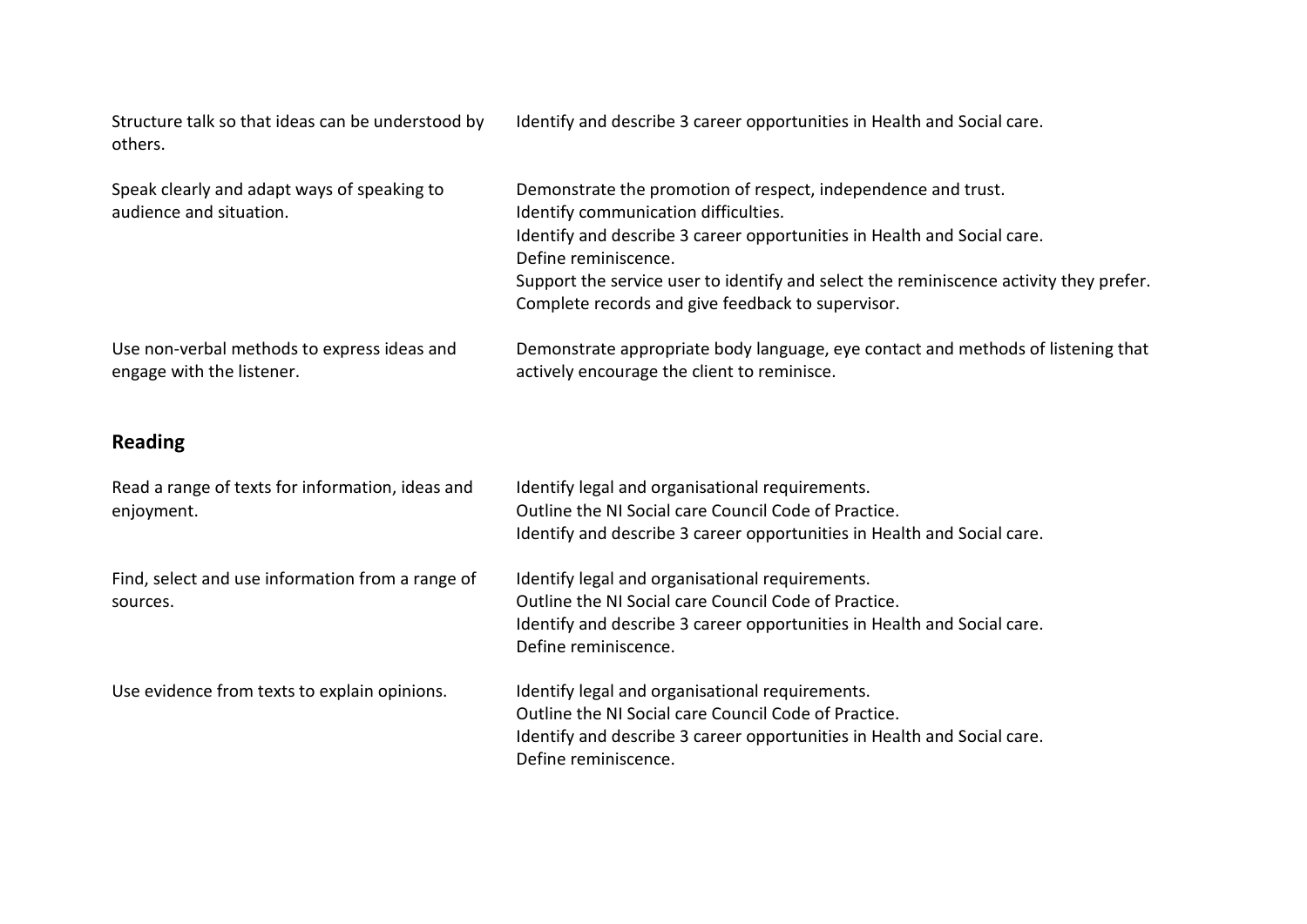## **Writing**

Communicate information, meaning, feeling, imaginings and ideas, in a clear and organised way.

Talk about, plan and edit work. In the state of ldentify and describe 3 career opportunities in Health and Social care. Prepare a plan for the activity.

Identify legal and organisational requirements. Outline the NI Social care Council Code of Practice. Identify and describe 3 career opportunities in Health and Social care. Define reminiscence. Describe why reminiscence is important. Identify the stages of reminiscence. Prepare a plan for the activity. Demonstrate how to prepare the service user for the activity. Demonstrate how to position service user so that he/she can understand what is being communicated. Demonstrate the stages of reminiscence. Carry out a review and evaluation of their own performance in the activity undertaken. Complete records and give feedback to supervisor. Carry out an 'end of unit' evaluation. Develop, express and present ideas in a variety of Identify and describe 3 career opportunities in Health and Social care. Identify the stages of reminiscence.

forms and formats, using traditional and digital resources, for different audiences and purposes

List questions for the activity.

Complete records and give feedback to supervisor.